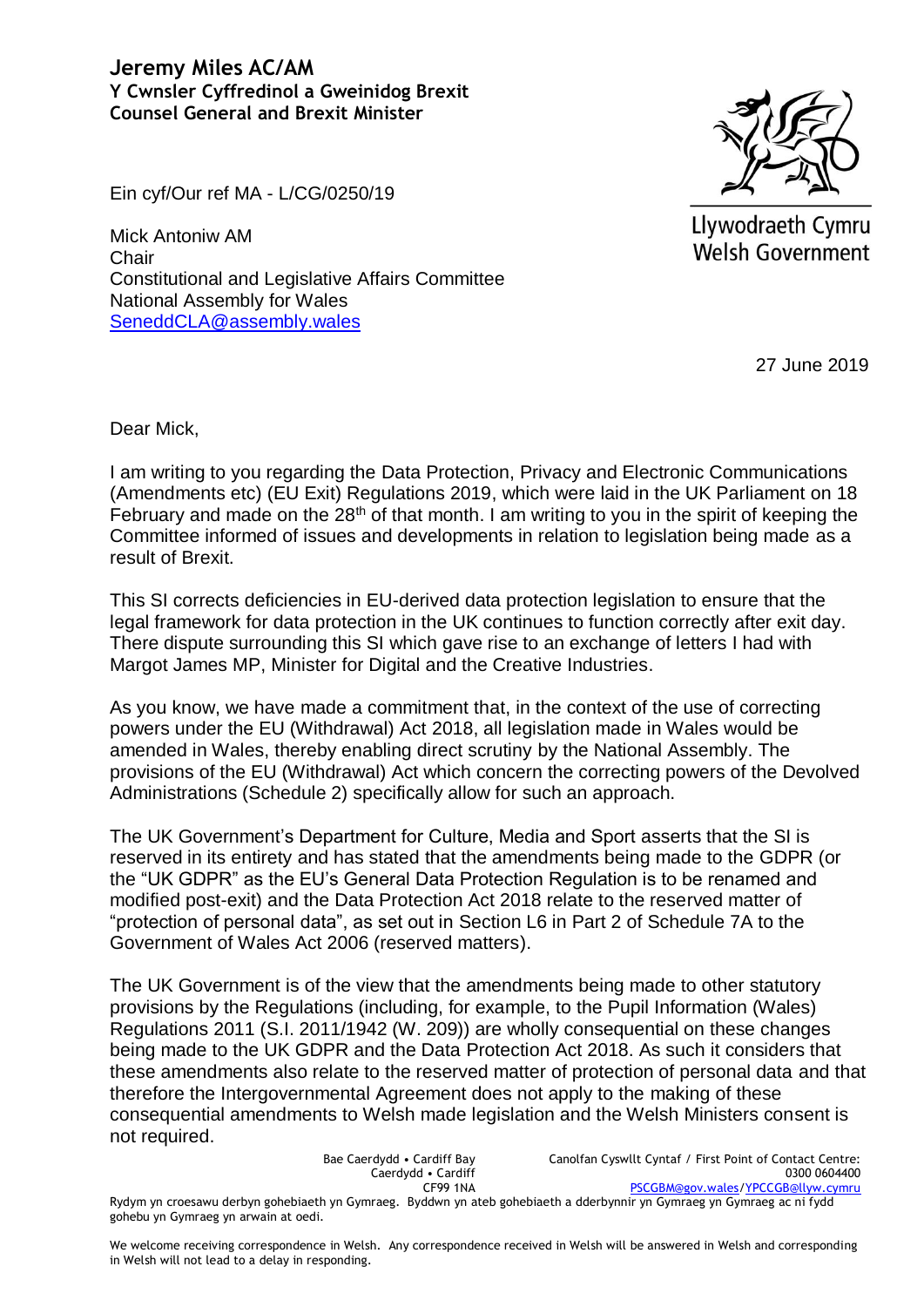This rationale does not acknowledge the powers of the Welsh Ministers to make corrections to Welsh SIs under their powers in Part 1 of Schedule 2 to the EU (Withdrawal) Act. This power to deal with deficiencies in retained EU law is a broad power and includes the power to make corrections of this kind. This power is available, irrespective of any question as to whether or not the corrections to the Welsh SIs would be within the legislative competence of the National Assembly for Wales under the Government of Wales Act 2006.

Although there are restrictions on the Welsh Ministers' powers to make provision outside devolved competence (in paragraph 2 of Schedule 2), "devolved competence" has a particular meaning within the context of Schedule 2 (see paragraph 9 of Schedule 2). Insofar as the provisions concerned are amendments to Welsh SIs that have been made by the Welsh Ministers, the provisions meet the conditions in sub paragraph (2) of paragraph 9 and are therefore within the devolved competence of the Welsh Ministers for the purposes of Part 1 of Schedule 2.

It appears that the UK Government's rationale addresses the question of whether the matter is reserved or devolved as if applying the test of devolved competence in paragraph 9(1)(a) of Schedule 2, without considering paragraph 9(1)(b) and the conditions set out in paragraph 9(2).

We do not have concerns about the policy approach proposed in this SI, and nor did we have an interest in frustrating its making. However, we do want to maintain the commitments made by both Governments in the Intergovernmental Agreement. What we have repeatedly requested is that the SI be withdrawn in order to remove the amendments to Welsh made legislation.

The response from the Minister was disappointing, even though it acknowledged the effect of the SI making corrections to Welsh made legislation. We are particularly dissatisfied as we had asked that commitments made to the National Assembly and in the Intergovernmental Agreement are respected. As a result, we intend bring forward legislation in the National Assembly to make the same corrections to the Welsh made legislation and also to make further amendments to the Welsh language text to ensure that it is accurate.

These amendments will come into force on exit day. This legislation will also make consequential amendments to the Data Protection, Privacy and Electronic Communications (Amendments etc) (EU Exit) Regulations 2019 which will revoke the relevant provisions (namely paragraphs 71 to 75 and paragraphs 90 and 91 of Schedule 3). As the revocation of these provisions will need to come into force before exit day, we are consulting the UK Government in accordance with the requirement in paragraph 4(a) of Schedule 2 to the EU (Withdrawal) Act 2018.

I attach copies of our correspondence with the UK Government to this letter for your information.

Yours sincerely,

**Jeremy Miles AM** Y Cwnsler Cyffredinol a Gweinidog Brexit Counsel General and Brexit Minister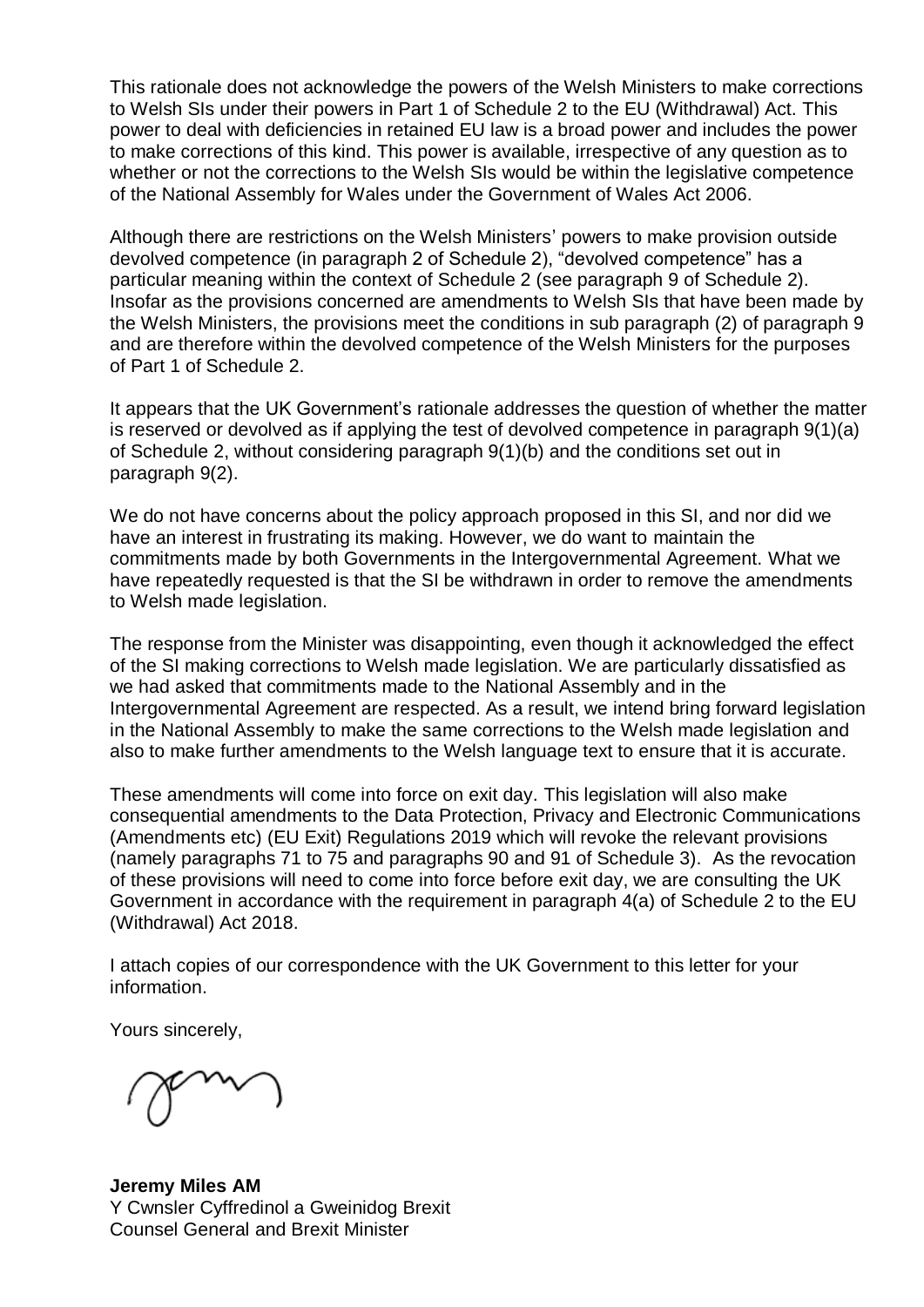

## Department for Digital, Culture,<br>Media & Sport

Margot James MP Minister for Digital and the **Creative Industries** 4th Floor 100 Parliament Street London SW1A 2BQ

E: enquiries@culture.gov.uk

www.gov.uk/dcms

28 February 2019

Your Ref: MA/L/CG/0188/19 Our Ref: MC2019/01596

Jeremy Miles AM **Counsel General and Brexit Minister Welsh Government Cardiff Bay** Cardiff **CF99 1NA** 

Dear Jeremy,

## THE DATA PROTECTION, PRIVACY AND ELECTRONIC COMMUNICATIONS (AMENDMENTS ETC) (EU EXIT) REGULATIONS 2019

Thank you for your letter of 15 February regarding the draft Data Protection, Privacy and Electronic Communications (Amendments etc) (EU Exit) Regulations 2019 ("the Regulations"), in which you raised concerns about the consequential amendments to a specific piece of devolved legislation.

I note that you have made a commitment to the National Assembly for Wales (NAW) about the mechanism for amending NAW legislation. I appreciate that your preference would have been for the Regulations to have been withdrawn so that the amendment in question could have been delivered through Welsh-made legislation.

Our primary objective must be to ensure that the law works appropriately by exit day. The Regulations provide the critical certainty that is needed by businesses and the public throughout the UK. The Regulations have now been approved by both Houses of Parliament, not making them at this stage would create enormous uncertainty for organisations in the UK.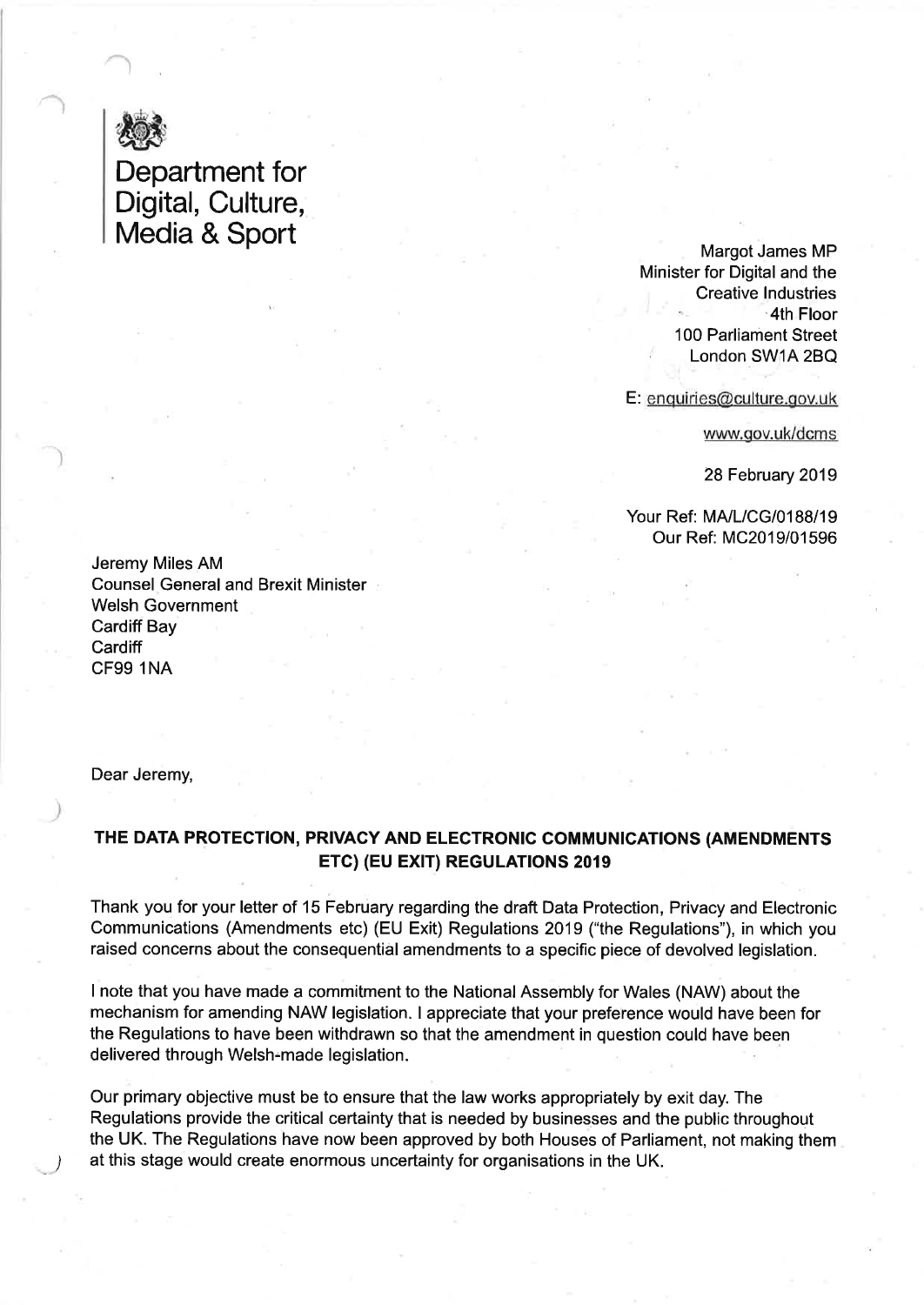We are grateful for your confirmation that you do not have concerns about the policy approach proposed in these Regulations. In light of this, we consider that we should proceed with our shared objective of ensuring a functioning statute book in time for EU Exit.

I have copied this letter to the Secretary of State for DCMS, the Chancellor of the Duchy of Lancaster, the Secretary of State for Wales, and the Minister for Education and the Minister for Health and Social Services in the Welsh Government.

Best mishes<br>Mangor

Margot James MP Minister for Digital and the Creative Industries

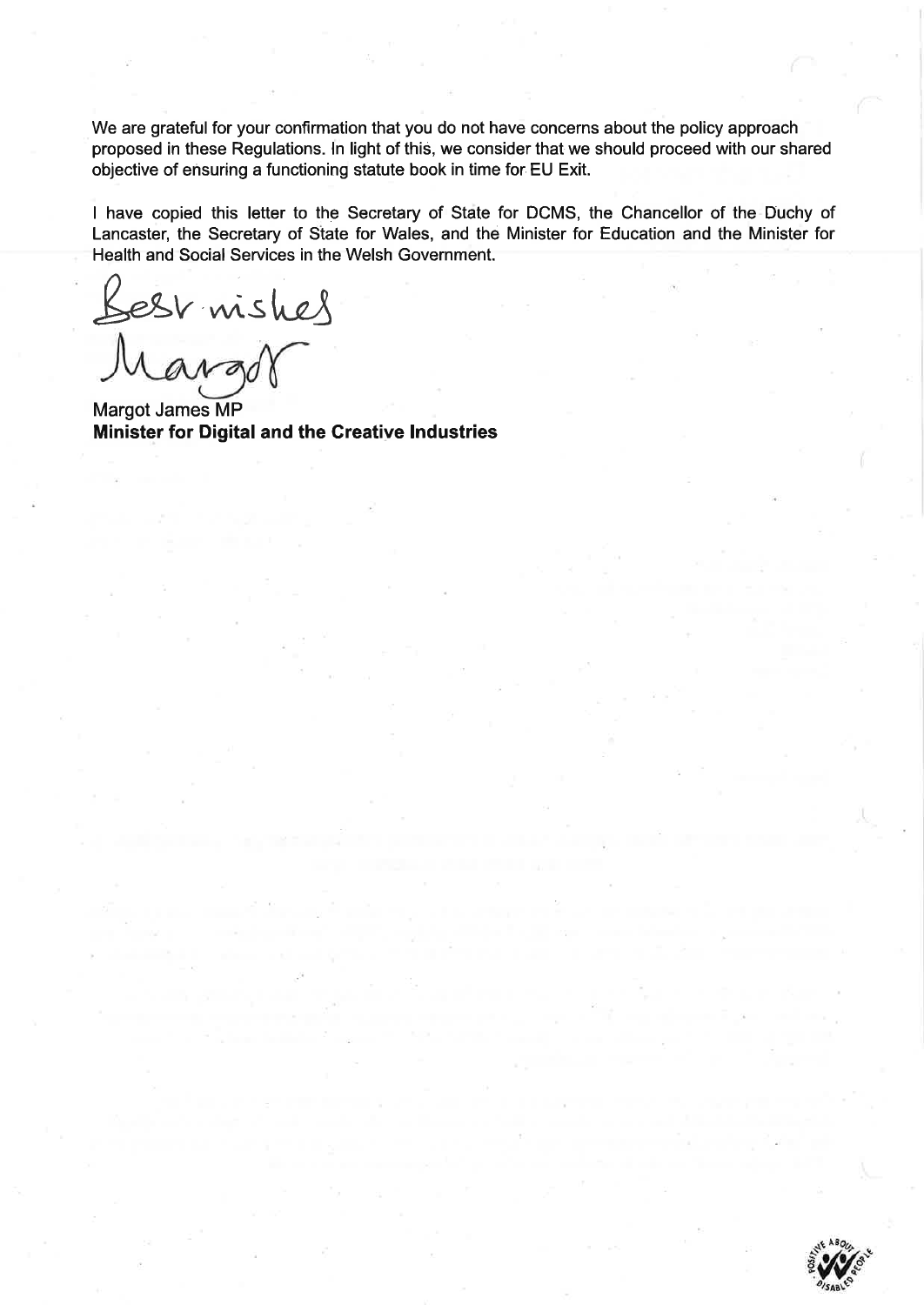**Jeremy Miles AC/AM Y Cwnsler Cyffredinol a Gweinidog Brexit Counsel General and Brexit Minister**



Llywodraeth Cymru Welsh Government

Ein cyf/Our ref: MA/L/CG/0188/19

Margot James MP Minister for Digital and the Creative Industries Department for Digital, Culture, Media and Sport 100 Parliament Street London SW1A 2BQ

15 February 2019

Dear Margot,

I am writing regarding the draft Data Protection, Privacy and Electronic Communications (Amendments etc) (EU Exit) Regulations 2019, which are subject to a dispute over competence. Officials in our Governments have discussed this SI at length without being able to secure a resolution, so I am writing with the intention that we are able to resolve this matter and reach an approach that reflects the Intergovernmental Agreement between the UK Government and the Welsh Government, in respecting devolution, and the exercise of powers under the EU (Withdrawal) Act.

Officials at DCMS assert that the SI is reserved in its entirety. They have shared their view that the amendments being made to the "UK GDPR" and the Data Protection Act 2018 relate to the reserved matter of "protection of personal data", as set out in Section L6 in Part 2 of Schedule 7A to the Government of Wales Act 2006 (reserved matters). We are happy to concur on this point.

However, we disagree with the other aspect of officials' reasoning on the consequential amendments, and it is this part which we dispute. The consequential amendments will amend legislation which was made in Wales. We have publicly and repeatedly committed to the National Assembly that, in the context of the use of correcting powers under the EU (Withdrawal) Act, all legislation made in Wales will be amended in Wales, thereby enabling the direct scrutiny of the National Assembly. The provisions of the EU (Withdrawal) Act which concern the correcting powers of the Devolved Administrations (Schedule 2) specifically allow for such an approach.

DCMS officials are of the view that the amendments being made to other statutory provisions by the Regulations (including, for example, to the Pupil Information (Wales) Regulations 2011 (S.I. 2011/1942 (W. 209)) are wholly consequential on these changes

| Bae Caerdydd • Cardiff Bay                                                                                              | Canolfan Cyswllt Cyntaf / First Point of Contact Centre: |
|-------------------------------------------------------------------------------------------------------------------------|----------------------------------------------------------|
| Caerdydd • Cardiff                                                                                                      | 0300 0604400                                             |
| <b>CF99 1NA</b>                                                                                                         | PSCGBM@gov.wales/YPCCGB@llyw.cymru                       |
| Rydym yn croesawu derbyn gohebiaeth yn Gymraeg. Byddwn yn ateb gohebiaeth a dderbynnir yn Gymraeg yn Gymraeg ac ni fydd |                                                          |
| gohebu yn Gymraeg yn arwain at oedi.                                                                                    |                                                          |